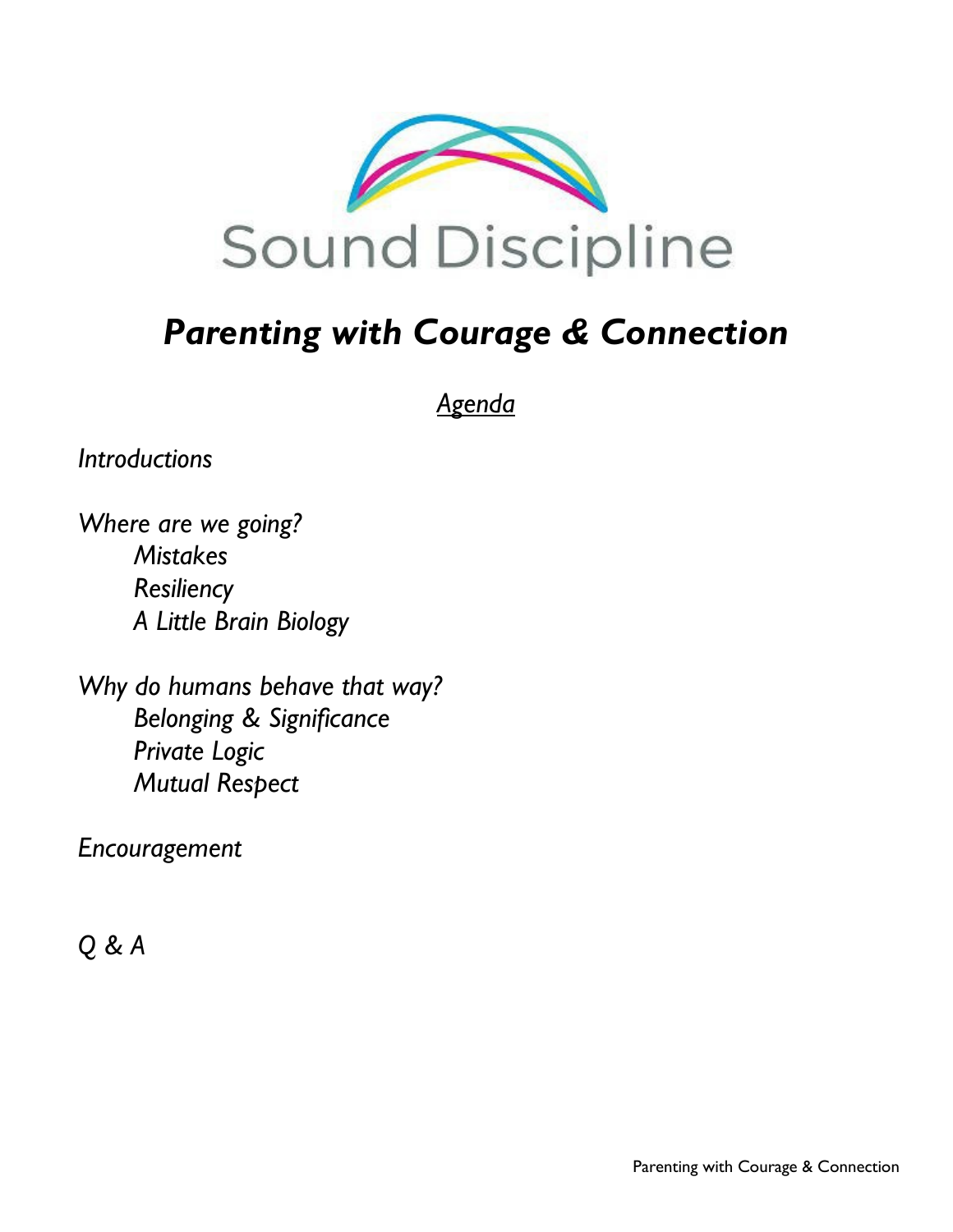# Brief Overview of the Adlerian Approach

# **Theory:**

Alfred Adler, Rudolf Dreikurs, Jane Nelsen, Lynn Lott.

All behavior has a purpose

The goal of behavior is belonging (sense of connection) and meaning (significance).

(Mis-behavior is from "mis"-taken belief about how to find belonging/meaning.)

Perception  $\longrightarrow$  Interpretation  $\longrightarrow$  Belief  $\longrightarrow$  Decision (Private logic)

People (adults, teens, and children) are continually making decisions based on how their world is perceived.

Horizontal relationships: Everyone is worthy of equal dignity and respect. (This does not mean people are the same, or that leaders are not necessary.)

Gemeinschaftsgefühl (Community feeling):

Being part of a community (belonging/connection)

Being able to make a contribution to the community (significance/purpose)

# **Basic tools of Positive Discipline:**

Teaching life skills

Understanding the power of perception and interpretation

Encouragement

Kindness and Firmness *at the same time*

Mutual Respect

Respect for yourself and the situation (firmness)

Respect for the needs of the child and others (kindness)

Mistakes are opportunities to learn. (The courage to be imperfect.)



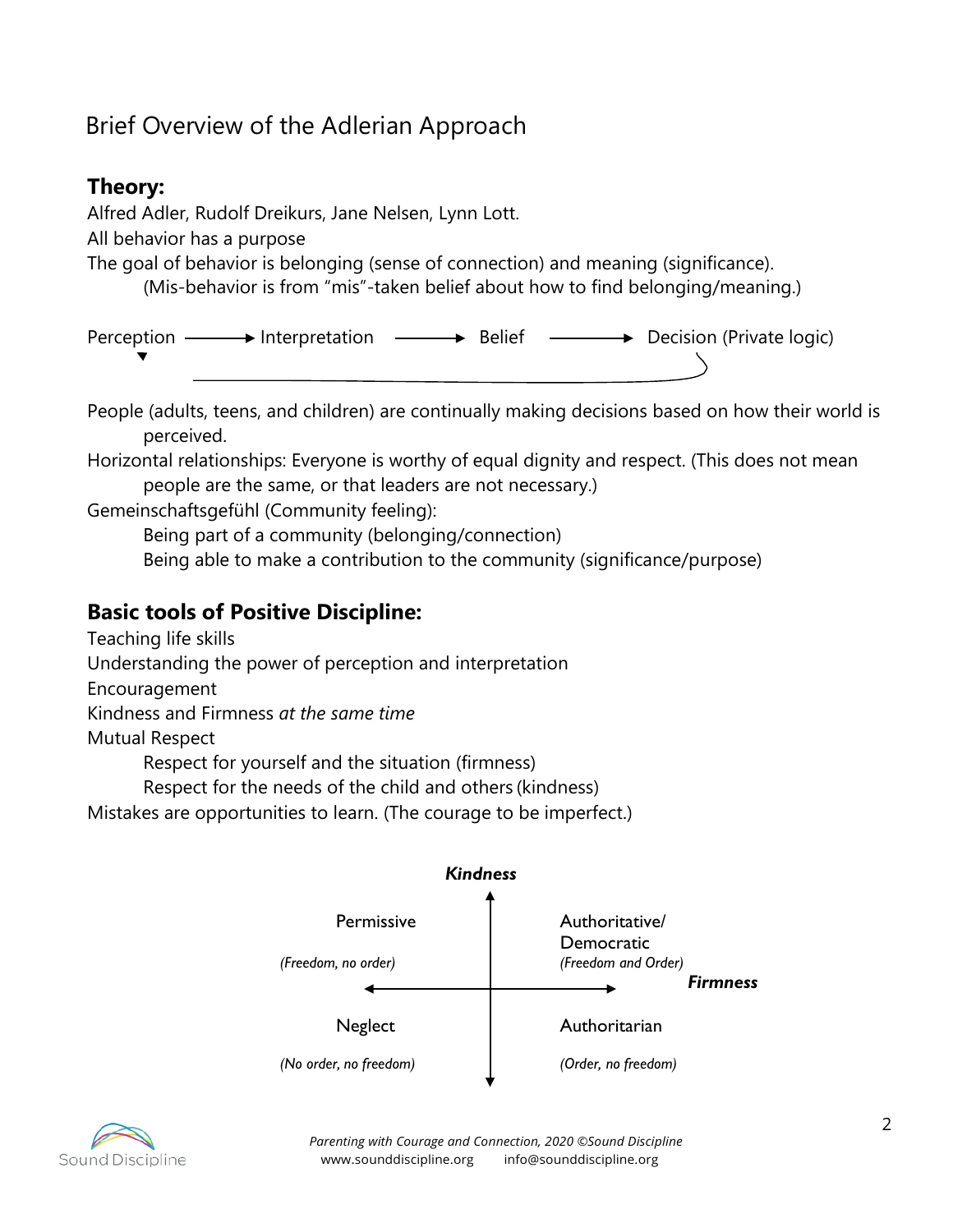# **5 Criteria for Effective Discipline…**

### **1. Is kind and firm at the same time.**

In the past we have thought that kindness and firmness were mutually exclusive. We were kind until we couldn't be and then we were firm. In fact, not only is it possible to be kind and firm at the same time, it is highly effective to be. We CAN be kind without being wishy washy or a doormat. We can be kind and also hold onto agreements and boundaries. AND we can be firm without being mean. We can be firm while also being connected and compassionate.

## **2. Helps a child feel belonging and significance.**

Our two primary goals as human beings are 1) to feel a sense of belonging… a sense of connection to other humans, that we are an integral part of something larger than ourselves and 2) to feel a sense of significance, of importance… to feel a sense that our contribution matters. When children deeply feel both connected and important, they feel well-being and their behavior looks like "good behavior" to us. Sometimes when they do not, their behavior can look like "misbehavior" to us but it may only be unskilled and misguided attempts to get back to feeling significance and belonging. When we understand this, we can look underneath the misbehavior and understand ways to help get kids back on track.

#### **3. It is effective long term.**

We know that there is a lot we can do to stop our children in their tracks from doing what we don't want them to do. Parenting is more successful when it is pro-active rather than reactive. If we can parent consciously in ways to support our long term goals for our children, we are more likely to have positive impact.

### **4. Teaches important social and life skills.**

The word "Discipline" comes from Latin and Old French and Means "to teach/to learn." Our goal in discipling our children is to teach them the skills, tools and traits that they need to be happy capable adults.

### **5. Invites children to discover how capable they are.**

There seems to be a strong message in the air that if we love our kids, we are supposed to do everything for them. But it is through opportunities to contribute, help, make decisions and problem solve, to fix mistakes that our kids gain the experiences that allow them to have faith in their own abilities. When we do too much for our kids, we rob them of those opportunities and we exhaust ourselves.

#### **Recovery from a mistake** *(repair is critical!):* (adapted from Jane Nelsen, *Positive Discipline*) **Re-gather:** *Make sure both of you have calmed down. Even if it means waiting.*

**Recognize:** *"Whoops, I made a mistake."* **Reconcile:** *"I'm sorry."* **Resolve:** (Re-Solve): *"How can we work on this together to make it better?" (or some variation)*

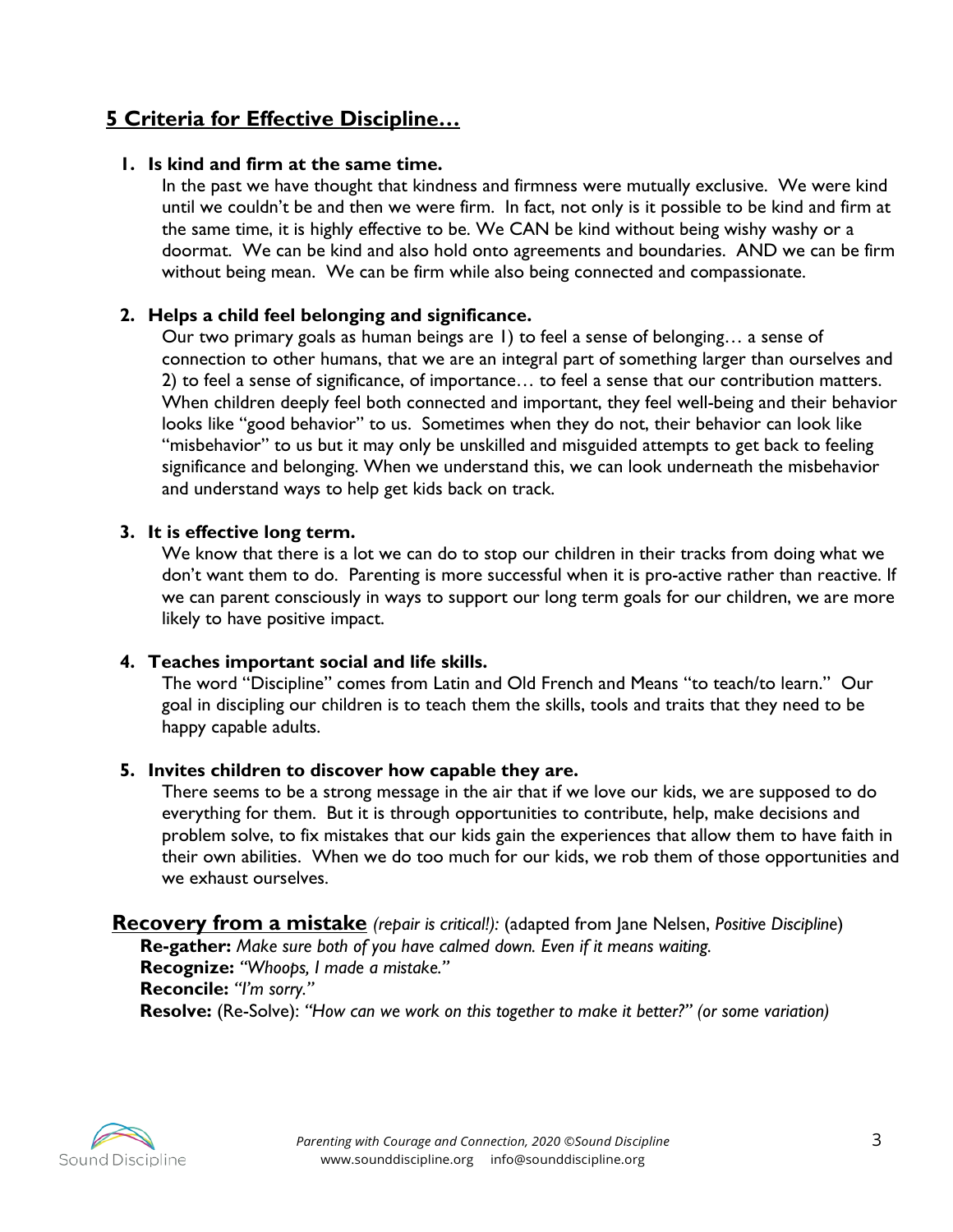# **The Brain in the Palm of your Hand**

**(From** *Parenting from the Inside Out***, by Daniel Seigel and Mary Hartzell)**

- Your Wrist and Palm: Brain Stem. Responsible for survival instincts: flight, freeze or fight; Autonomic ("automatic") functions
- Your Thumb: Mid brain. Freeze, flight or fight response, emotions, where we store and integrate memories, and hold fears.
- **Your Fingers** over **your Thumb**: Cortex. Perception, motor action, speech, higher processing and what we normally call "thinking."

Your Fingernails: (This is approximately behind your eyes in your head) Orbitofrontal cortex/ prefrontal cortex – a primary integration center for the brain, almost like a "switchboard" that makes sure messages get where they need to go. Documented functions of the pre-frontal cortex are: regulation of body through autonomic nervous system, emotional regulation, regulation of interpersonal relationships, response flexibility, intuition, mindsight, self awareness, letting go of fears, morality.

What happens when you are stressed, overwhelmed, or trying to deal with traumatic or painful memories? The pre-frontal cortex shuts down; it no longer functions. (This is temporary, thank goodness!) You have flipped your lid. You can't use most of those 9 functions above. And you can't learn without them. To engage, to learn, you need to calm down and bring the orbito-frontal cortex back into functioning.

Your brain, when the prefrontal cortex is working:



**Integrative functioning**: "A form of processing information that involves the higher, rational, reflective thought process of the mind. High-road processing allows for mindfulness, flexibility in our responses and an integrating sense of self awareness. The high road involves the prefrontal cortex in its processes." Siegel and Hartzell, *Parenting from the Inside Out*.

Integrated function (the high road) Non- integrated function (flipping your lid, the lowroad)



"**Low road** functioning involves the shutting down of the higher processes of the mind and leaves the individual in a state of intense emotions, impulsive reactions, rigid and repetitive responses and lacking in self reflection and the consideration of another's point of view. Involvement of the prefrontal cortex is shut off when one is on the low road." Siegel and Hartzell, *Parenting from the Inside Out*.

Drawings adapted from Siegel and Hartzell, Parenting from the Inside Out. P. 157

**Mirror Neurons:** The "monkey see, monkey do" neurons that pay a key role in social interaction, connection and learning.

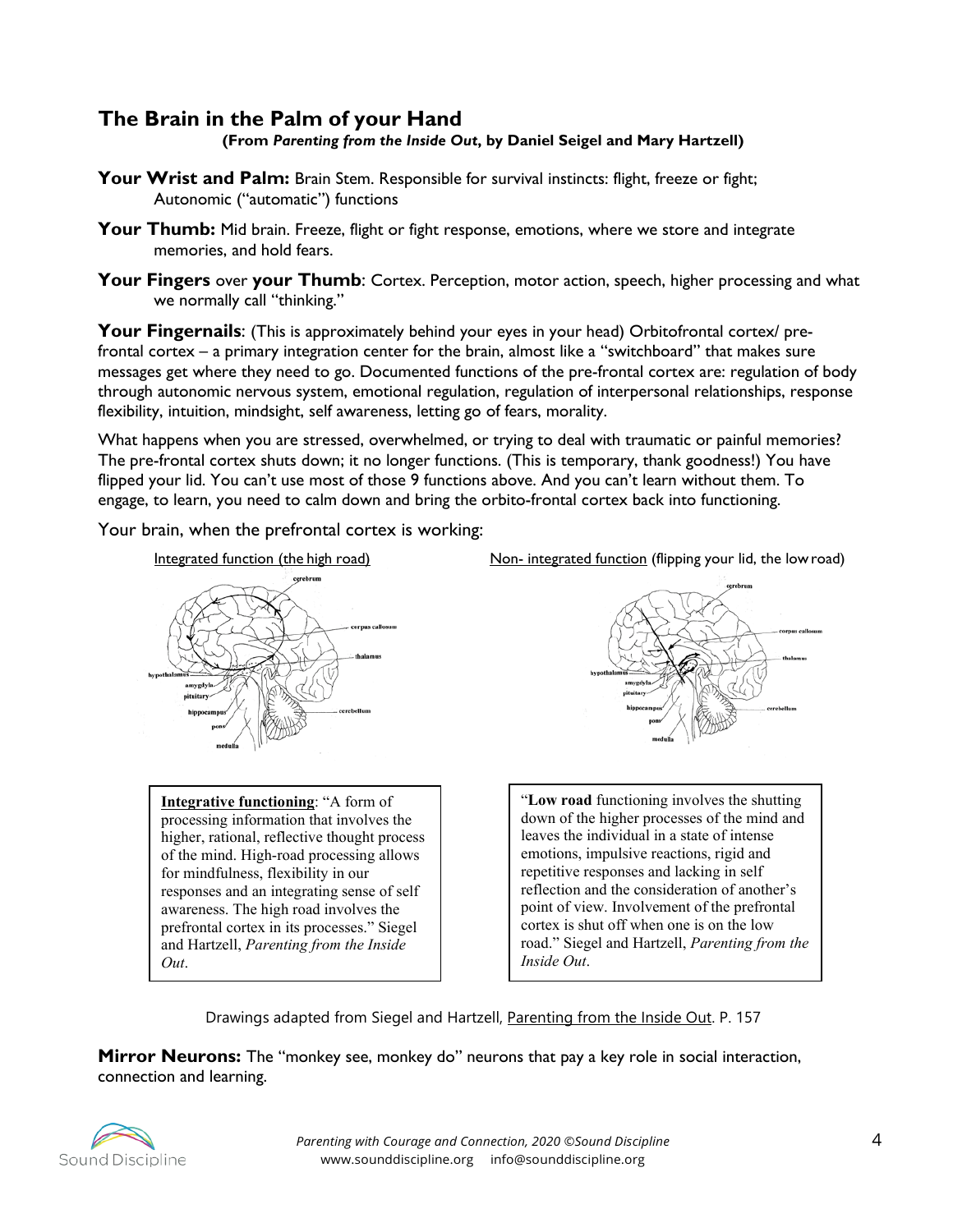# Connection before Correction"

De-escalation tips: For when the mid brain takes over…

Partly adapted from *Conflict Unraveled: Fixing Problems at Work and in Families* by Andra Medea. We refer to this as **"having a flipped lid" or "flooding"**

Tips for when YOU have flipped your lid:

- **Recognize what it feels like physically**: fast heart beats, pounding head, a sense of urgency etc. Learn your own body's warning signs.
- **Recognize what it feels like mentally**: a sense of urgency, thoughts that keep repeating or going in circles, an inability to think calmly and clearly (or do mental math). Learn your own body's warning signs.
- **Take a time out from the situation to calm down**. Recognize that continued engagement isn't going to help.
- Focus on your breathing. Do belly breathing.
- Use large muscles: walk, do isometrics, do windmills with your arms.
- **Try to engage your cortex.** Do mental math, spell things backwards, list facts…and slow the pace.
- Notice why you are in "survival brain." This situation makes me feel vulnerable because (I'm not being heard, I may not be able to prevent injury, I'm not being respected) and work to not take it personally.

Tips for when the OTHER person has flipped his/her lid (child or adult):

- **Watch for signs in the other person:** Irrational action, flushed face, intense emotion, disjointed sentences.
- Notice your own body. Remember that mirror neurons work quickly. Don't let the other person's flipped lid "catch you."
- **Remember safety.** People who are using their mid brain and not their cortex do not act rationally and can be physically dangerous. Stay calm, move slowly and be aware.
- Use your mirror neurons. The more you stay calm and connected, the easier it is for them to calm down.
- Acknowledge feelings: using few words and calm empathetic tone.
- **Don't talk at them.** Don't touch them, and don't make fast movements. If they want to leave (and it is safe) let them.
- **Don't crowd them.** Don't demand from them, don't give complicated directions (they cannot process them).
- **Invite them to take a time out (non-punitive) or "cool down time" (CDT)**  This works best if it is an option, not a command.
- **Simple tasks may engage their cortex**. You might ask them to remind you how their name is spelled, to count to ten, ask if they remember how to spell your name.
- **Ask for their help**. When they have begun to de-escalate, change the subject by asking for their help. "I can tell you aren't ready to engage in work yet, but are you calm enough to help me by…..?" "I can tell you aren't quite ready to play again, but would you be willing to help me by…?"

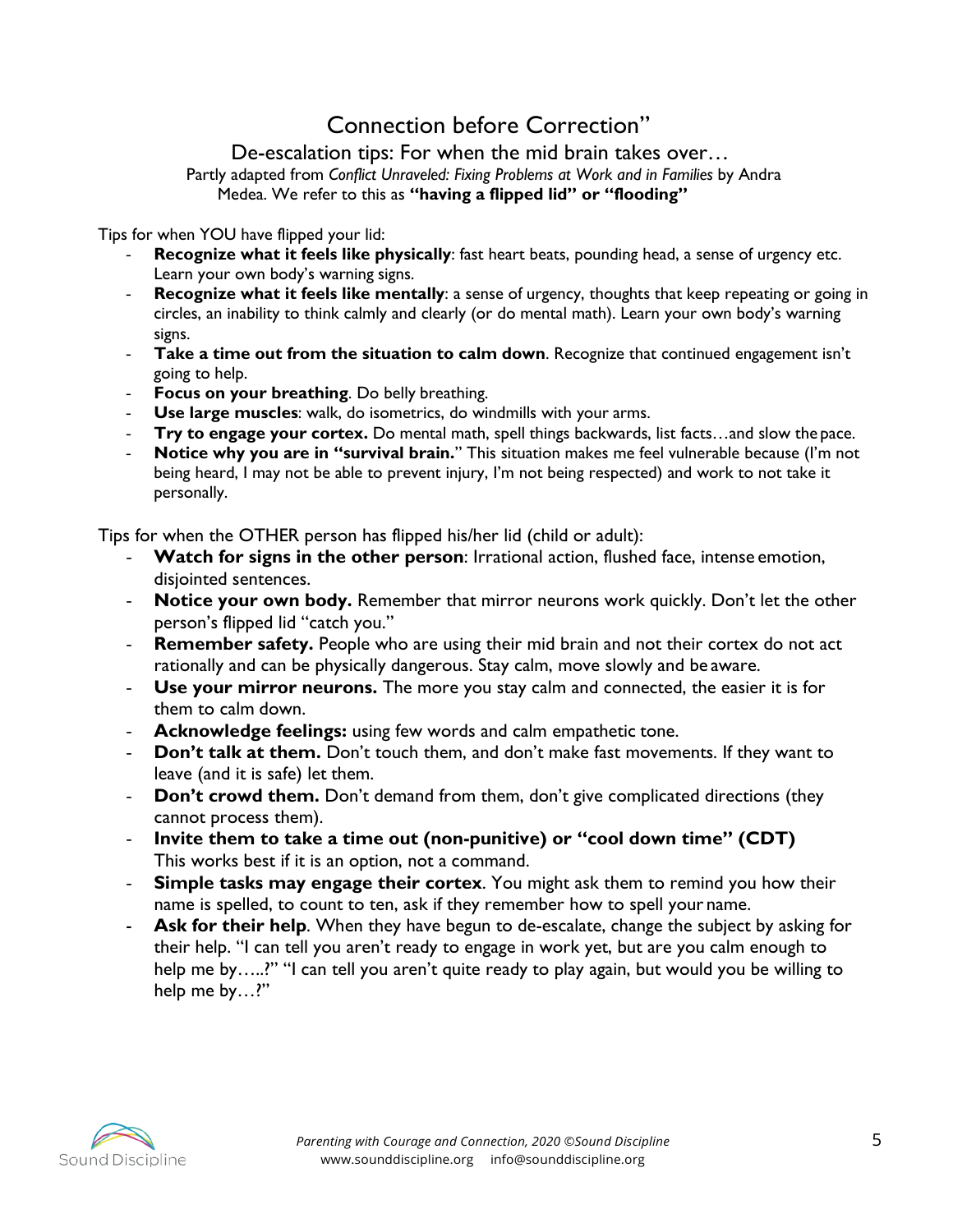# **Curiosity Questions, starring "What" and "How"**

By asking questions, we invite others to come up with their own thoughts, to think for themselves and to be a part of solutions (increases belonging and significance). In order to be inviting tone is very important: *Interest and caring must be expressed through tone***.** Without the "invitation", this approach can be perceived as disrespectful and will not be helpful!

## **Benefits:**

- Children feel listened to, taken seriously and respected
- Helps young people learn from their inner wisdom
- Encourages thinking and problem-solving skills
- Cultivates beliefs of capability, significance, and personal empowerment
- Helps parents learn what their child is feeling and thinking
- Creates closeness and trust

### **Hints:**

- These questions are not effective during a time of conflict. Allow for a cooling off period first.
- The purpose of "curiosity" questions is to get into the child's world.
- Ask only if you are truly interested in your child's ideas and beliefs.
- Have a friendly tone, and good eye contact.
- It is important to keep listening and not jump in to lecture about something your child is saying.
- Avoid the temptation to defend yourself.
- If you hear something that you want to comment about, make a mental note to bring it up in conversation at another time. This way, children will trust that you really want to hear what they have to say and are not just using the question to get your point of view across.

### **Examples**

Motivational:

- What is your picture of... (doing homework, telephone use, cutting school, etc.)?
- What's your plan for... (your education, getting your chores done, etc.)?
- How do you see that working... (so many hours of TV, staying up late on school nights, not keeping your commitments, etc.)?
- What is your story about... (curfew, partying, drinking, etc.)?
- Is there anything else? (Asking this question encourages your youngster to dig deeper for thoughts and feelings while you listen.)

Conversational:

- What happened?
- What do you think caused that to happen?
- What were you trying to accomplish?
- How do you feel about what happened?
- What did you learn from this experience?
- What ideas do you have to take care of the problem?
- What could you do next time?
- How do you think you could solve this?
- How can you use what you learned in the future?